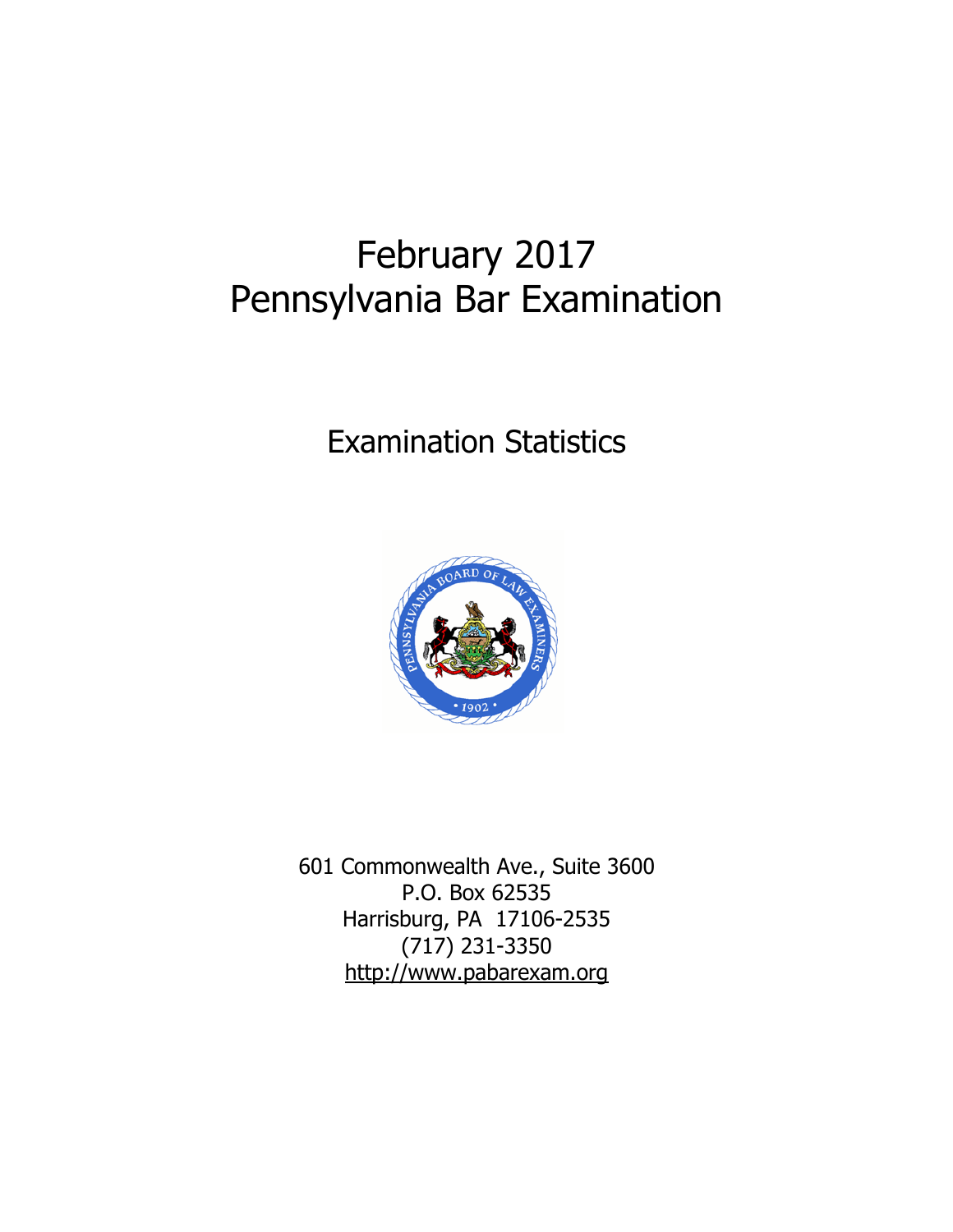

| <b>Overall Data</b>                                         |              |                |
|-------------------------------------------------------------|--------------|----------------|
|                                                             | <b>Total</b> | <b>Percent</b> |
| <b>Successful Applicants</b>                                |              |                |
| * Combined MBE and Scaled Essay/PT scores of 272 or greater | 306          | 54.26%         |
| <b>Unsuccessful Applicants</b>                              |              |                |
| * Combined MBE and Scaled Essay/PT scores of 271 or less    | 258          | 45.74%         |
| <b>Total Number of Applicants Tested:</b>                   | 564          |                |

| <b>MBE Scaled Score Data</b>                                      |                |
|-------------------------------------------------------------------|----------------|
| Mean MBE Scaled Score for Applicants Testing in Pennsylvania      | 136.147        |
| Mean MBE Scaled Score for Total Population (National)             | 134.060        |
| Range of MBE Scaled Scores for Applicants Testing in Pennsylvania | 89.400-181.800 |
| Range of MBE Scaled Scores for Total Population (National)        | 62.200-187.900 |
| Minimum Successful MBE Scaled Score in Pennsylvania               | 113.600        |
| Maximum Successful MBE Scaled Score in Pennsylvania               | 181.800        |
| Minimum Unsuccessful MBE Scaled Score in Pennsylvania             | 89,400         |
| Maximum Unsuccessful MBE Scaled Score in Pennsylvania             | 152,300        |

| <b>Essay/PT Scaled Score Data</b>          |         |  |
|--------------------------------------------|---------|--|
| Mean Essay/PT Scaled Score                 | 136.172 |  |
| Minimum Successful Essay/PT Scaled Score   | 119.936 |  |
| Maximum Successful Essay/PT Scaled Score   | 173.789 |  |
| Minimum Unsuccessful Essay/PT Scaled Score | 94.007  |  |
| Maximum Unsuccessful Essay/PT Scaled Score | 145.367 |  |

|                      |                   | <b>Passing Rates for Specific Attempts</b> |       |                  |
|----------------------|-------------------|--------------------------------------------|-------|------------------|
|                      | <b>Successful</b> | <b>Unsuccessful</b>                        | Total | <b>Pass Rate</b> |
| 1st Attempt          | 151               | 58                                         | 209   | 72.25%           |
| 2nd Attempt          | 129               | 115                                        | 244   | 52.87%           |
| 3rd Attempt          | 9                 | 27                                         | 36    | 25.00%           |
| 4th or more Attempts | 17                | 58                                         | 75    | 22.67%           |
| Total:               | 306               | 258                                        | 564   | 54.26%           |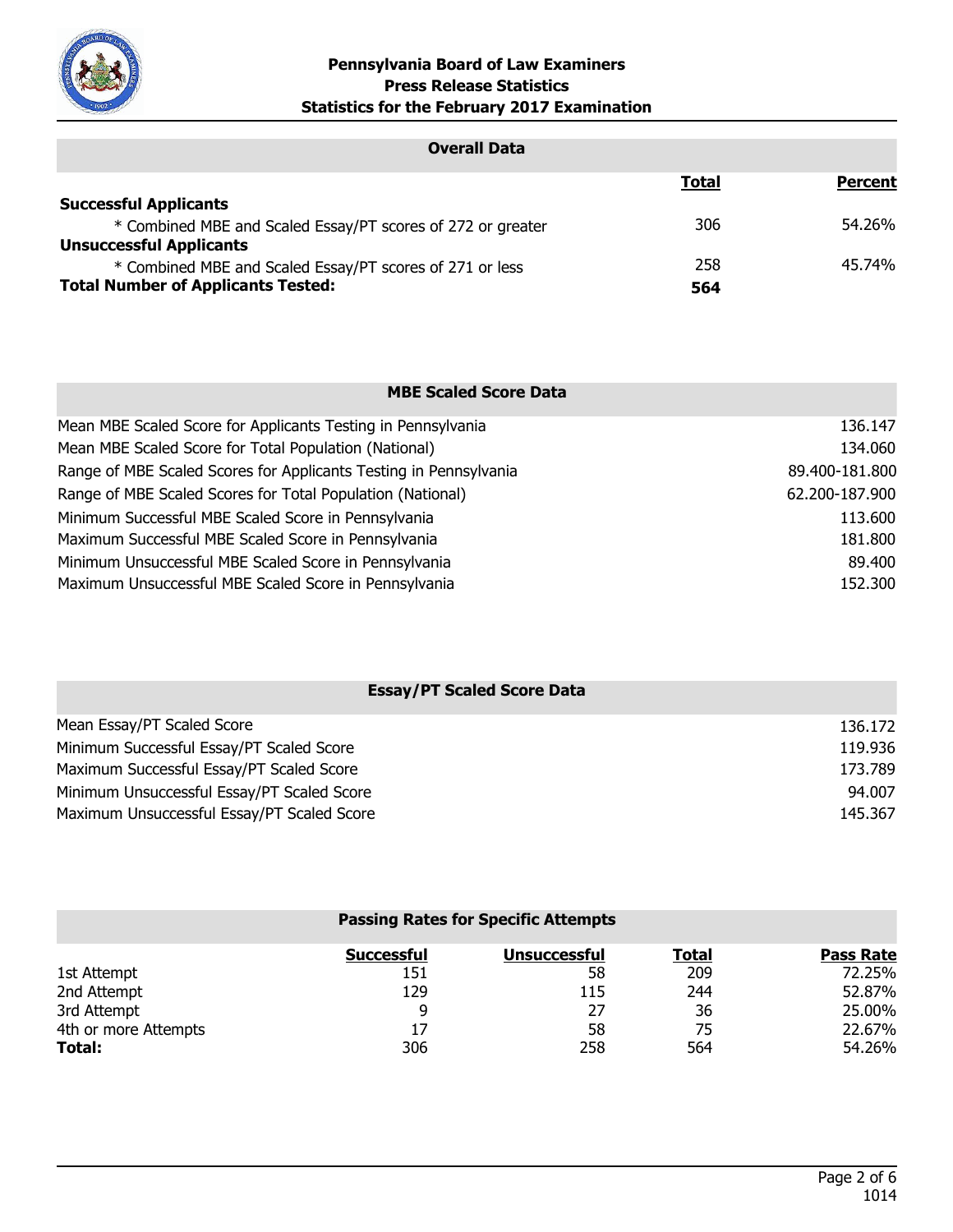

# **Passing Rates for Pennsylvania Area Law Schools**

|                                                | <b>Attempts</b> |                         | <b>Successful Unsuccessful</b> | <b>Applicants</b> | <b>Pass Rate</b> |
|------------------------------------------------|-----------------|-------------------------|--------------------------------|-------------------|------------------|
| Drexel University School of Law                | 1st             | 6<br>10                 | 2                              | 8<br>21           | 75.00%<br>47.62% |
|                                                | 2 or more       |                         | 11                             |                   |                  |
|                                                | <b>Total</b>    | 16                      | 13                             | 29                | 55.17%           |
| Duquesne University School of Law              | 1st             | 3                       | $\overline{4}$                 | $\overline{7}$    | 42.86%           |
|                                                | 2 or more       | 9                       | 12                             | 21                | 42.86%           |
|                                                | <b>Total</b>    | 12                      | 16                             | 28                | 42.86%           |
| Pennsylvania State University - Dickinson      | 1st             | $\mathbf{1}$            | $\mathbf 0$                    | $\mathbf{1}$      | 100.00%          |
| School of Law                                  | 2 or more       | 10                      | 8                              | 18                | 55.56%           |
|                                                | <b>Total</b>    | 11                      | 8                              | 19                | 57.89%           |
| Rutgers Law School                             | 1st             | $\overline{4}$          | 2                              | 6                 | 66.67%           |
|                                                | 2 or more       | 6                       | $\overline{7}$                 | 13                | 46.15%           |
|                                                | <b>Total</b>    | 10                      | 9                              | 19                | 52.63%           |
| Temple University - James E. Beasley           | 1st             | $\, 8$                  | 3                              | 11                | 72.73%           |
| School of Law                                  | 2 or more       | 17                      | 15                             | 32                | 53.13%           |
|                                                | Total           | 25                      | 18                             | 43                | 58.14%           |
| University of Pennsylvania Law School          | 1st             | 8                       | $\bf{0}$                       | 8                 | 100.00%          |
|                                                | 2 or more       | $\mathbf{1}$            | $\pmb{0}$                      | $\mathbf{1}$      | 100.00%          |
|                                                | <b>Total</b>    | 9                       | $\mathbf 0$                    | 9                 | 100.00%          |
| University of Pittsburgh School of Law         | 1st             | 3                       | $\mathbf{1}$                   | $\overline{4}$    | 75.00%           |
|                                                | 2 or more       | 13                      | 21                             | 34                | 38.24%           |
|                                                | <b>Total</b>    | 16                      | 22                             | 38                | 42.11%           |
| Villanova University School of Law             | 1st             | $\overline{4}$          | 5                              | 9                 | 44.44%           |
|                                                | 2 or more       | 11                      | 13                             | 24                | 45.83%           |
|                                                | Total           | 15                      | 18                             | 33                | 45.45%           |
| Widener University, Commonwealth Law<br>School | 1st             | $\overline{\mathbf{4}}$ | 3                              | $\overline{7}$    | 57.14%           |
|                                                | 2 or more       | $\overline{7}$          | $\overline{7}$                 | 14                | 50.00%           |
|                                                | <b>Total</b>    | 11                      | 10                             | 21                | 52.38%           |
| Widener University, Delaware Law School        | 1st             | 17                      | 9                              | 26                | 65.38%           |
|                                                | 2 or more       | 22                      | 23                             | 45                | 48.89%           |
|                                                | <b>Total</b>    | 39                      | 32                             | 71                | 54.93%           |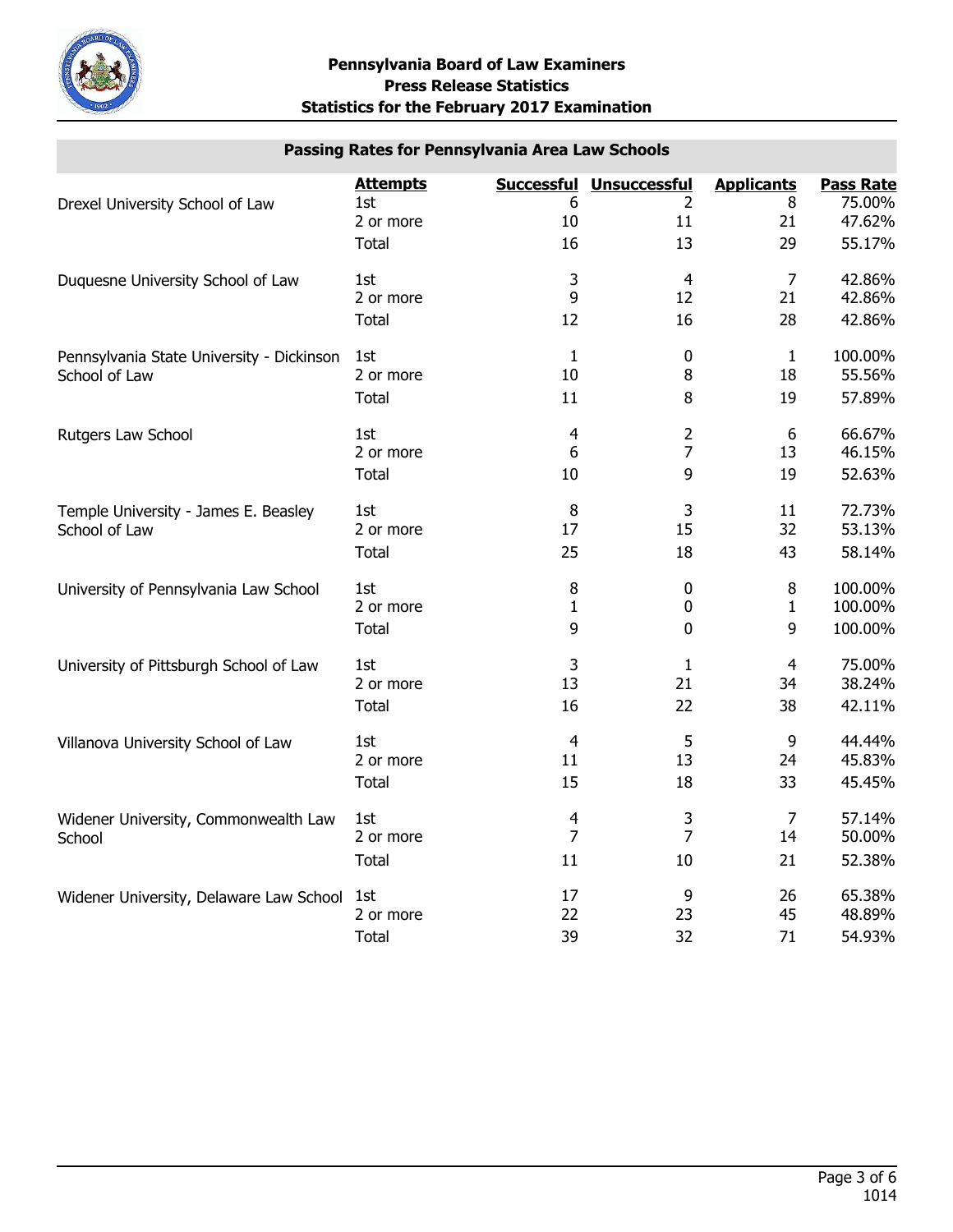

# **Law Schools Represented**

| <b>Number of Applicants</b> | <b>Law School Name</b>                                                 |
|-----------------------------|------------------------------------------------------------------------|
| 4                           | Albany Law School of Union University                                  |
| 6                           | American University - Washington College of Law                        |
| 1                           | Appalachian School of Law                                              |
| 1                           | Arizona Summit Law School                                              |
| 2                           | Atlanta's John Marshall Law School                                     |
| 3                           | Ave Maria School of Law                                                |
| 3                           | Benjamin N Cardozo School of Law - Yeshiva University                  |
| 1                           | Boston College Law School                                              |
| 2                           | Boston University School of Law                                        |
| 3                           | Brooklyn Law School                                                    |
| 3                           | California Western School of Law                                       |
| 3                           | Case Western Reserve University - Franklin Thomas Backus School of Law |
| 4                           | Catholic University of America - Columbus School of Law                |
| 1                           | Charleston School of Law                                               |
| 10                          | Charlotte School of Law                                                |
| 1                           | City University of New York School of Law at Queens College            |
| 1                           | Columbia University School of Law                                      |
| 3                           | <b>Cornell Law School</b>                                              |
| 2                           | Depaul University College of Law                                       |
| 29                          | Drexel University School of Law                                        |
| 2                           | Duke University School of Law                                          |
| 28                          | Duquesne University School of Law                                      |
| 1                           | Elon University                                                        |
| 3                           | Emory University School of Law                                         |
| 3                           | Florida A & M University College of Law                                |
| 4                           | Florida Coastal School of Law                                          |
| 5                           | Fordham Law School                                                     |
| 1                           | George Mason University School of Law                                  |
| 7                           | George Washington University Law School                                |
| 10                          | Georgetown University Law Center                                       |
| 1                           | Hamline University School of Law                                       |
| 2                           | Harvard University Law School                                          |
| 5                           | Hofstra Law School/Maurice A. Deane School of Law                      |
| 2                           | Howard University School of Law                                        |
| 3                           | Indiana University Bloomington                                         |
| 1                           | Indiana University Robert H. McKinney School of Law                    |
| 1                           | John Marshall Law School (Illinois)                                    |
| 1                           | Lewis & Clark Law School                                               |
| 2                           | Liberty University School of Law                                       |
|                             |                                                                        |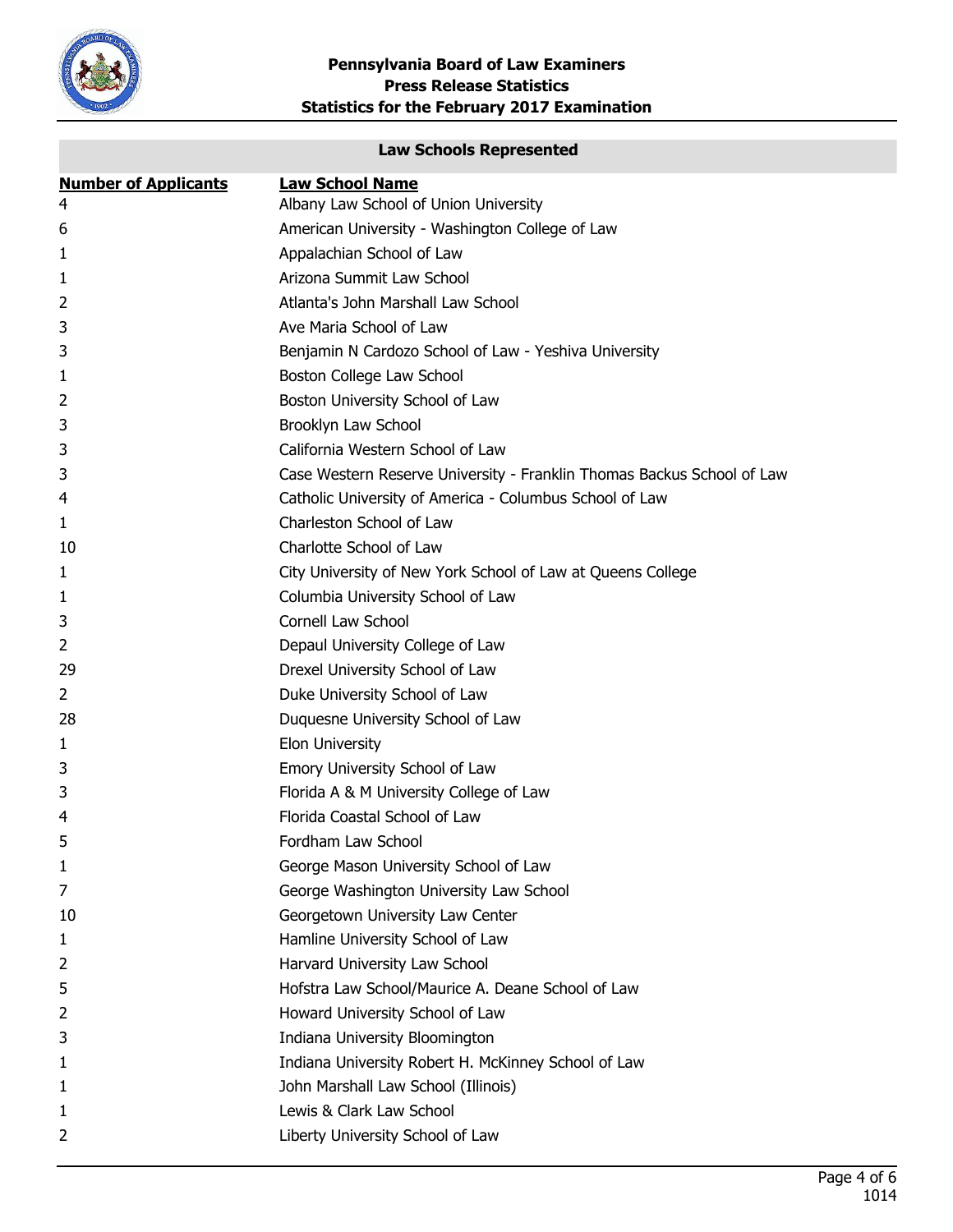

# **Law Schools Represented (Continued)**

| <b>Number of Applicants</b> | <b>Law School Name</b>                                     |
|-----------------------------|------------------------------------------------------------|
| 1                           | Loyola University - Chicago School of Law                  |
| 1                           | Loyola University - New Orleans College of Law             |
| 1                           | Marquette University Law School                            |
| 3                           | Michigan State University College of Law                   |
| 1                           | Modern University for the Humanities                       |
| 1                           | Moscow State Law Academy                                   |
| 2                           | New England School of Law                                  |
| 2                           | New York Law School                                        |
| 3                           | New York University School of Law                          |
| 1                           | Northeastern University School of Law                      |
| 2                           | Northwestern Pritzker School of Law                        |
| 1                           | Nova Southeastern University - Shepard Broad Law Center    |
| 5                           | Ohio Northern University - Claude W. Pettit College of Law |
| 1                           | Oklahoma City University School of Law                     |
| 2                           | Pace University School of Law                              |
| 19                          | Pennsylvania State University - Dickinson School of Law    |
| $\mathbf{1}$                | Roger Williams University School of Law                    |
| 19                          | Rutgers Law School                                         |
| 1                           | Saint Louis University School of Law                       |
| 1                           | Seattle University School of Law                           |
| $\mathbf{1}$                | Seton Hall University School of Law                        |
| 1                           | St. Thomas University School of Law                        |
| 3                           | Stanford University Law School                             |
| 1                           | State University of New York - Buffalo Law School          |
| 4                           | Stetson University College of Law                          |
| 6                           | Suffolk University Law School                              |
| 4                           | Syracuse University College of Law                         |
| 1                           | Taras Shevchenko National University of Kyiv               |
| 43                          | Temple University - James E. Beasley School of Law         |
| 1                           | Texas Tech University School of Law                        |
| 2                           | Thomas Jefferson School of Law                             |
| 4                           | Tulane University Law School                               |
| 2                           | University of Akron                                        |
| 1                           | University of Alabama School of Law                        |
| 1                           | University of Arizona James E. Rogers College of Law       |
| 1                           | University of Arkansas School of Law - Fayetteville        |
| 5                           | University of Baltimore School of Law                      |
| 2                           | University of California - Hastings College of Law         |
| 1                           | University of California - Los Angeles School of Law       |
|                             |                                                            |